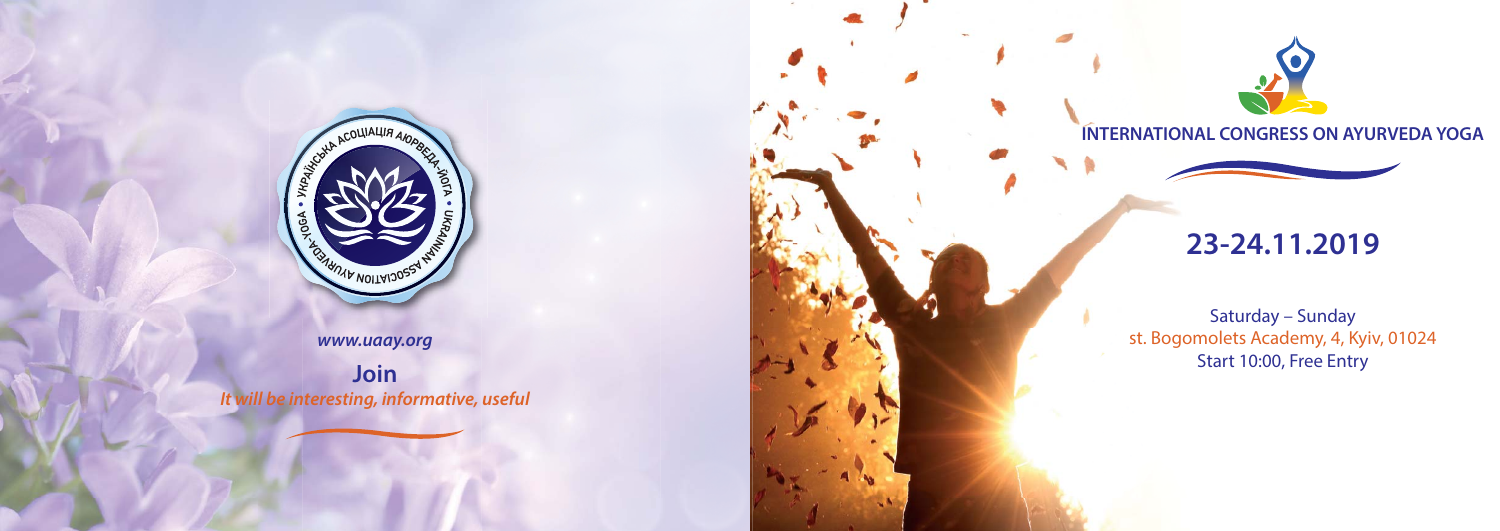







Pharmaceuticals Export<br>Promotion Council of India





**In support and co-operation with**



Steel Mont Trading LTD















# **Zimalaya**

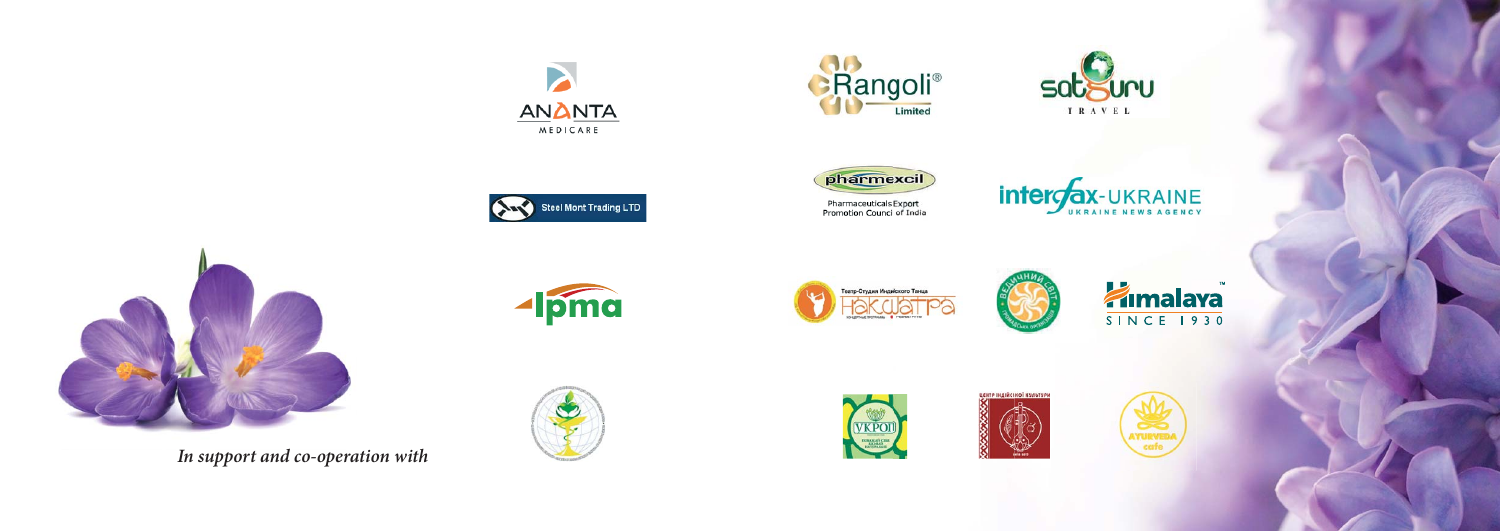## **Day 1** (23.11.2019) Saturday

| 10:00 - 11:30 | <b>Opening Ceremony</b>                               |
|---------------|-------------------------------------------------------|
|               | H.E. Partha Satpathi (Ambassador of India to Ukraine) |

**11:30 - 12:30 Ayurveda's scientific basis for prevention and treatment of the liver and digestive system Dr. Rama Kant Yadav** (Head of Postgraduate Education, All India Institute of Ayurveda, New Delhi, India)

- **12:30 13:30 Gynecology and infertility overcoming problems with the help of Ayurveda Dr. Gayatri Bhat**  (Doctor of Ayurvedic Medicine, Specialization in Reproductive System)
- **13:30 14:00** Coffee / Tea Break (Indian, Ukrainian Cuisine and Drinks)
- **14:00 14:45 Meditation: Be Healthy, its simple Mr. Yan Tian**(Certified Meditation Teacher and Maharishi Yoga Asanas)
- **14:45 15:45 The might of Ayurveda Dr. Dmitrieva Alla** (Doctor of Medical Sciences, Laureate of State Prize of Ukraine in Science and Technology)

# **Day 1** (23.11.2019) Saturday

| 15:45 - 16:30 | Lunch break (Indian, Ukrainian cuisine and d                                                                                                                                                                                                                                 |
|---------------|------------------------------------------------------------------------------------------------------------------------------------------------------------------------------------------------------------------------------------------------------------------------------|
|               |                                                                                                                                                                                                                                                                              |
| 16:30 - 16:40 | Life without stress. From Ayurveda<br>to the modern evidence-based medicine<br><b>Alexey Andriyanovkov</b><br>(Doctor of Philosophy (specialty Pharmacolo                                                                                                                    |
| 16:40 - 17:50 | <b>Ayurveda's scientific basis for prevention</b><br>and treatment of the nervous system<br>Dr. Prasanna Aythal<br>(Doctor of Medicine<br>and Philosophy in Ayurveda)                                                                                                        |
| 17:50 - 18:50 | <b>Yoga Science - Prevention and Treatment</b><br><b>Dr. Bharat Singh</b><br>(Doctor of Philosophy,<br>Naturopathy and Yoga;<br>Certified Yoga Teacher and Instructor)<br>Mr. Konstantin Yaremenko<br>(Certified Yoga Teacher and Instructor,<br>British School of Yoga, UK) |
| 18:50 -       | Cultural program, coffee / tea<br>(Indian, Ukrainian cuisine and drinks).                                                                                                                                                                                                    |

 $153$  and drinks)

acology))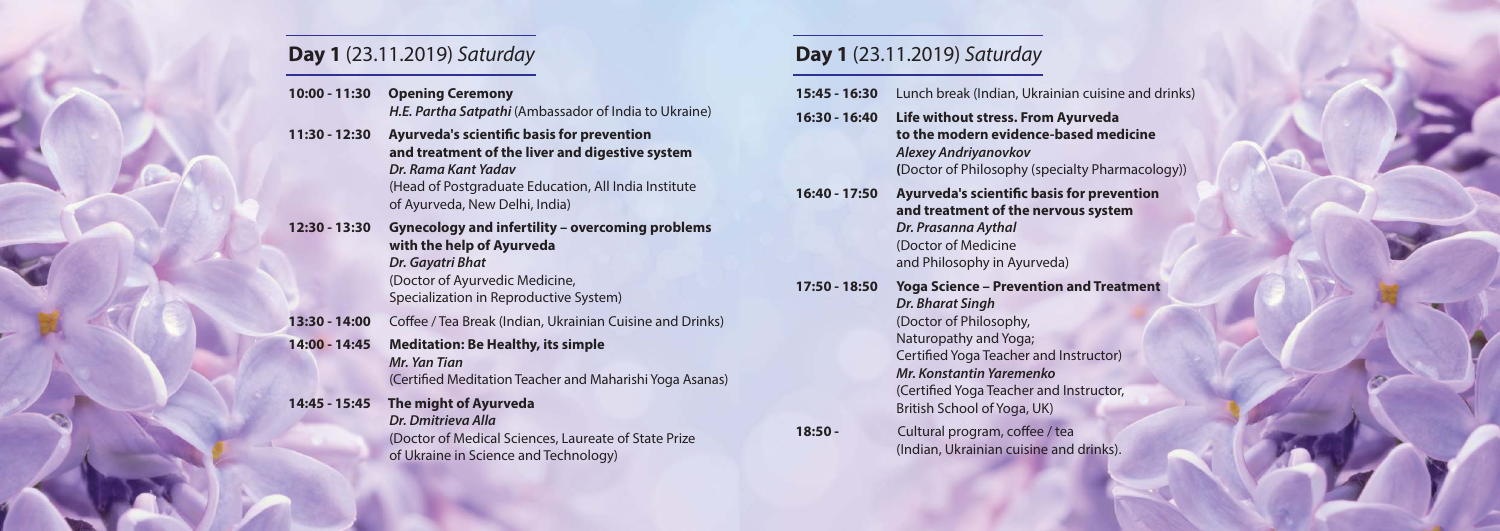## **Day 2** (24.11.2019) Sunday

#### **10:00 - 11:00 Application of Ayurvedic approach for correction state of physiology and the prospect of implementing dynamic monitoring Mr Victor Matsyshyn**  (Neuropathologist, Ayurveda Specialist, Certified Teacher of Transcendental Meditation) **11:00 - 11:50 Yoga therapy – musculoskeletal system Dr. Bharat Singh**  (Doctor of Philosophy, Naturopathy and Yoga; Certified Yoga Teacher and Instructor) **11:50 - 12:00 A special place for hydrolysates in modern aromatherapy Lyubchenko Inessa Petrovna** (Neonatologist) **12:00 - 12.30** Coffee / Tea Break (Indian, Ukrainian Cuisine and Drinks) **12:30 -13:00 Ayurvedic Science Foundation for Prevention and treatment of heart disease Professor (Dr.) Ganesha Dutt Sharma**  (Doctor of Philosophy and Yoga, Former Head of the Department of Yoga Sciences, Dean of Patanjali University, India) **13:00 - 14:00 Scientific basis of Ayurveda Science for Prevention and treatment of kidney disorders Dr. Rama Kant Yadav** (Head of Postgraduate Education, All India Institute of Ayurveda, New Delhi, India) **14:00 - 15:00 Scientific base of Ayurveda for Recovery after child birth, endometriosis and thyroid disorders Dr. Gayatri Bhat**  (Doctor of Ayurvedic Medicine, specialization in the reproductive system) **15:00 - 15:45** Lunch Break (Indian, Ukrainian Cuisine and Drinks) **15:45 - 16:35 Scientific base of Ayurveda for Prevention and treatment of diabetes and obesity Dr. Prasanna Aythal**  (Doctor of Medicine and Philosophy in Ayurveda) **16:35 - 16:45** Gamma syrup: Applied Ayurveda in overcoming cough **Berkalo Natalia** (Doctor of Philosophy (specialty Pharmacology)) **16:45 - 17:15 Ayurvedic diet – foundation of health and beauty Ms. Tatiana Martynovska's**  (Ayurvedic Nutrition Specialist) **17:15 -17:45** Coffee / Tea Break (Indian, Ukrainian Cuisine & Drinks) **17:45 - 18:00 Gastrointestinal diseases from the point of view of Ayurveda Mr. Vitaliy Demkovich** (Graduate specialist of Ayurveda) **18:00 - 18:30 The scientific base of yoga and meditation Mr. Arnab Roychuramoni** (Yoga and Meditation Specialist) **18:30 - Closing ceremony**

**Day 2** (24.11.2019) Sunday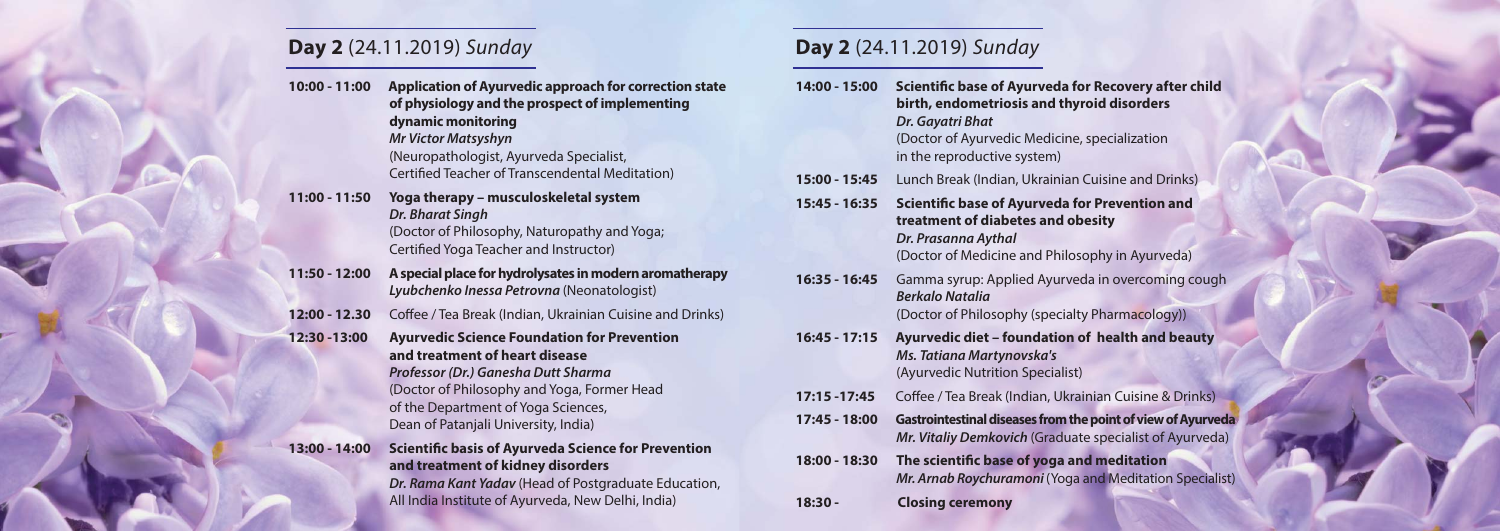

**Dr. Rama Kant Yadava** (Head of the Post Graduate Department All India Institute of Ayurveda, New Delhi, India)



**Mr. Yan Tian**(Certified Teacher of Transcendental Meditation and Yoga Asanas of Maharishi)



**Dr. S. G. Prasanna Aithal** (Bachelor of Ayurveda Medicine and Surgery)

**Mr. Arnab Roychuramony**  (Yoga and Meditation Specialist)



**Dr. Gayathri Bhat N. V.** (Doctor of Ayurvedic Medicine, Specialization in Reproductive System)





**Dr. Dmitrieva Alla**  (Doctor of Medical Sciences, Laureate of State Prize of Ukraine in Science and Technology)



**Dr. Bharat Singh** (Doctor of Philosophy, Naturopathy and Yoga; Certified Yoga Teacher and Instructor)



**Vitaliy Demkovich**  (Graduate specialist in Ayurveda)

> **Mrs. Inessa Lubchenko** (Neonatologist)

**Mr. Alexey Andriyanenko**  (Doctor of Philosophy (specialty Pharmacology))



**Mr. Konstantin Yaremenko**  (Certified teacher and a yoga instructor, British Yoga School, United Kingdom)

**Proffesor (Dr). Ganesh Datt Sharma**  (Formerly Head of the Department of Yoga Sciences, Dean (Academics) & Registrar, University of Patanjali, India)



**Mr. Matsyshin Victor**  (Neuropathologist, Ayurveda Specialist, Certified Teacher of Transcendental Meditation)

**Mrs. Tatyana Martynovskaya**  (Ayurvedic Nutrition Specialist)